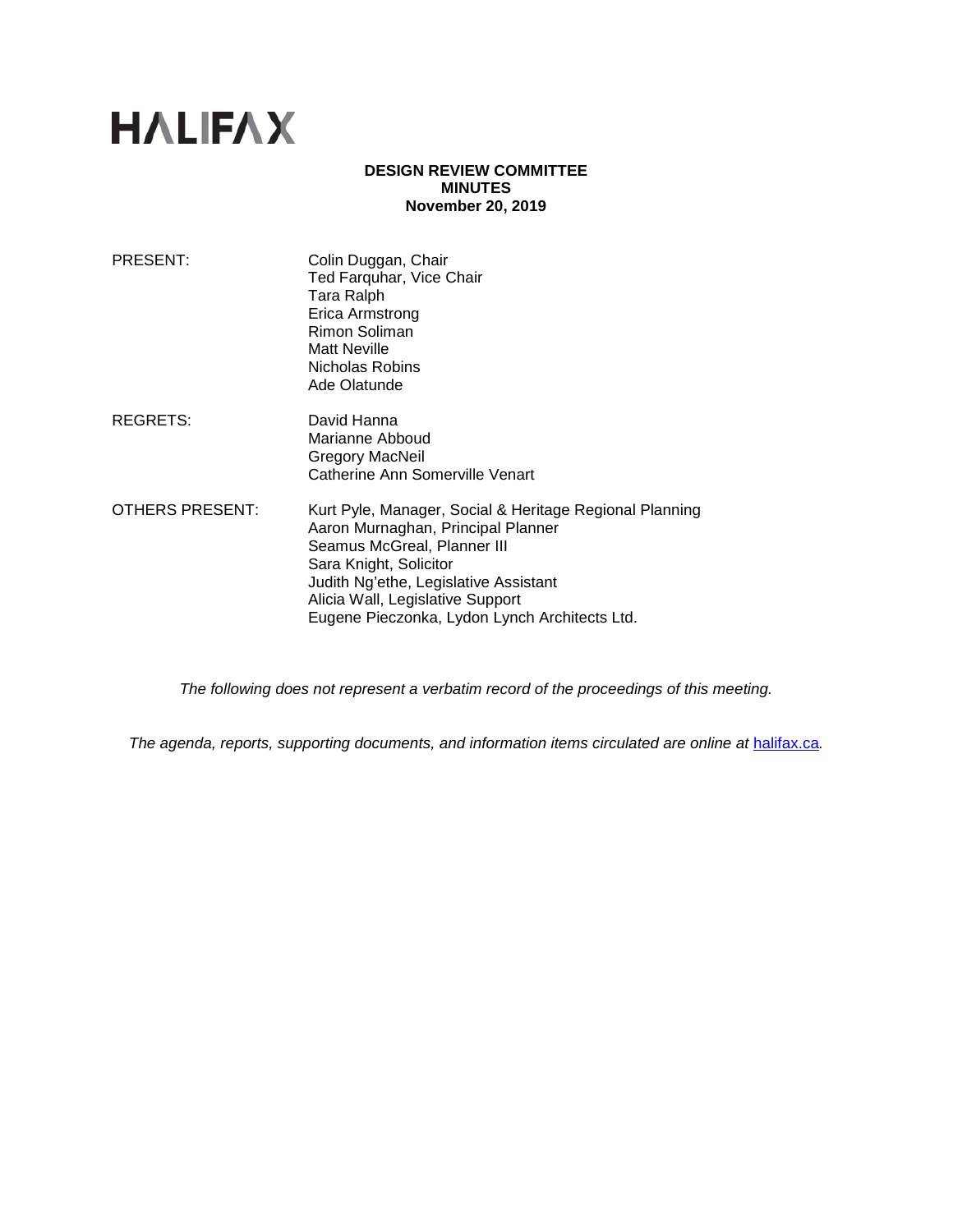*The meeting was called to order at 4:36 p.m. the Committee adjourned at 6:00 p.m.*

## **1. CALL TO ORDER**

The Chair called the meeting to order at 4:36 p.m. at Halifax Hall, 2nd Floor City Hall, 1841 Argyle Street, Halifax.

## **2. APPROVAL OF MINUTES – NONE**

## **3. APPROVAL OF THE ORDER OF BUSINESS AND APPROVAL OF ADDITIONS AND DELETIONS**

MOVED by Tara Ralph, seconded by Nicholas Robins

## **THAT the agenda be approved as presented.**

## **MOTION PUT AND PASSED.**

**4. BUSINESS ARISING OUT OF THE MINUTES – NONE 5. CALL FOR DECLARATION OF CONFLICT OF INTERESTS - NONE**

## **6. CONSIDERATION OF DEFERRED BUSINESS – November 14, 2019 6.1 - 2020 Design Review Committee Meeting Schedule**

MOVED by Tara Ralph, seconded by Rimon Soliman

#### **THAT the Design Review Committee approve the proposed 2020 meeting schedule as outlined in Attachment 1 of the staff report dated November 5, 2019.**

## **MOTION PUT AND PASSED**

## **7. CORRESPONDENCE, PETITIONS & DELEGATIONS**

**7.1** The Legislative Assistant noted that correspondence was received from the Old South Suburb Conservation District Stakeholder Committee regarding item 9.1.1.

#### **7.2 Petitions - None**

#### **7.3 Presentations**

#### **7.3.1 – Presentation from Eugene Pieczonka of Lydon Lynch Architects Ltd.**

The Chair invited Eugene Pieczonka, Lydon Lynch Architects Ltd. to take the floor to present.

Eugene Pieczonka expressed support for the proposed new heritage district and expressed opinion that their planned development at the Black-Binney House site meets or exceeds the polices respecting the proposed heritage district.

Pieczonka displayed pictures of the site and noted the large set back of the Black-Binney House from the street and the small size of the footprint. Pieczonka indicated they are trying to be modest in the proposal and recognize the importance of maintaining the prominence of the Black-Binney House.

Pieczonka opined the policy should not be "one size fits all" and requested that consideration be given to their design while considering the proposed Old South Suburb Heritage Conservation District Plan.

## **8. INFORMATION ITEMS BROUGHT FORWARD – NONE**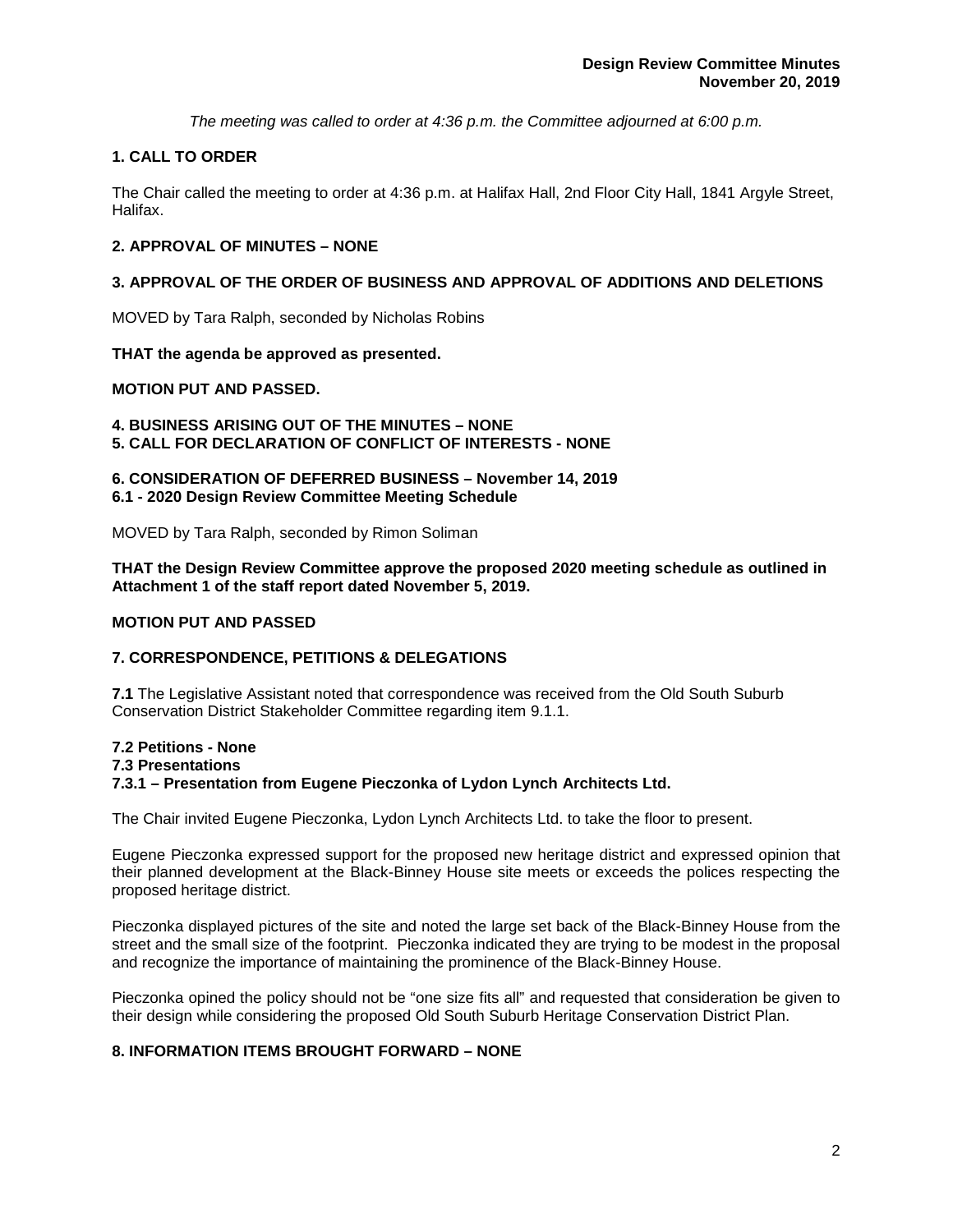## **9. REPORTS**

## **9.1 STAFF**

#### **9.1.1 Case H00446: Old South Suburb Heritage Conservation District Plan, Bylaw, and Amendments to the Downtown Halifax Secondary Municipal Planning Strategy and Land Use Bylaw**

The following was before the Committee:

1. Staff recommendation report dated September 25, 2019

The Chair invited Seamus McGreal, Planner III, to take the floor to present Case H00446.

Seamus McGreal stated this plan has been in the works for some time. Step 1 was to obtain a background study laying out the general scope of the project which was undertaken in March of 2015. Step 2 was community engagement at which time a Stakeholder Committee was formed and included business owners, property owners and the Heritage Advisory Committee. Step 3 is the adoption and implementation stage.

McGreal noted Barrington Street was the first heritage conservation district in Halifax, Schmidtville the second and this will be the third. There are currently 44 registered heritage properties in this district. They further noted that this district was the first suburb of the old Town of Halifax and that demolition rules have changed.

McGreal confirmed this is an area of traditional architectural culture and spoke to the character defining elements as well as the three main goals for the project.

McGreal advised that public consultation has been completed and the community feels the area needs more trees and green space as well as more density.

McGreal indicated the Atlantic Superstore site will be treated differently in that it will be dealt with by Development Agreement and that the site contains 2 view termini.

A copy of the staff presentation is on file.

The Committee considered the application with staff responding to questions. The following points were noted:

- The Committee questioned what an FAR 8 would look like
- Members asked how the FAR was calculated and how FAR 2 and 4 were chosen
- Members sought clarification regarding the meaning of "subordinate building"
- The Committee inquired as to the public consultation
- Members noted that there was merit in considering the request from Lydon Lynch

McGreal advised that the FAR was chosen thorough consultation with the Stakeholder Committee as well as through community engagement, plus site simulations. McGreal noted the FAR calculation excludes the heritage portion of the building and that height is capped by the viewplanes and provided some verbal context as to what an FAR 8 would look like. McGreal informed the meeting that community engagement included public meeting and workshops, as well as stakeholder meetings. McGreal confirmed that this is the first time FARs are being introduced in the downtown area and that outside of the downtown area, it is referred to as "height".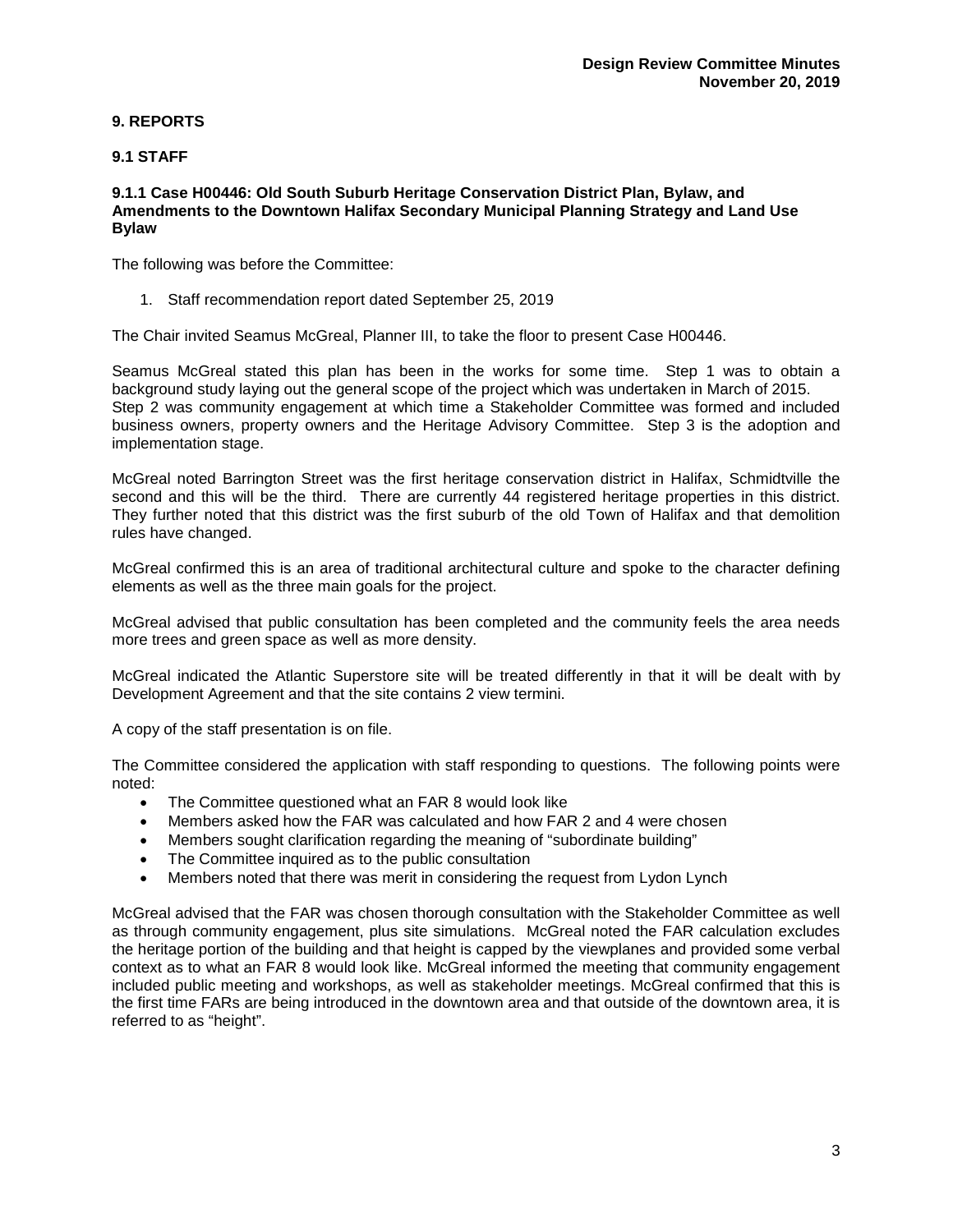MOVED by Ted Farquhar, seconded by Ade Olatunde

**THAT the Design Review Committee recommend that Halifax Regional Council:**

**1. Give First Reading to consider the amendments to the Downtown Halifax Municipal Planning Strategy and the amendments to the Downtown Halifax Land Use By-law as contained in Attachments C and D of the staff report dated September 25, 2019 and schedule a public hearing; and**

**2. Adopt the amendments to the Downtown Halifax Secondary Municipal Planning Strategy and Land Use Bylaw as set out in Attachments C and D of the staff report dated September 25, 2019.**

The Committee discussed the plan and the request from Lydon Lynch, noting that it was reasonable given the nature of the site and the transition from the Maritime Centre.

The following amendment was proposed.

MOVED by Matt Neville, seconded by Tara Ralph

**THAT the Design Review Committee recommends that Regional Council consider a post-bonus Floor Area Ratio (FAR) of 5 to the Black-Binney House site on 1472 Hollis Street, Halifax, to allow for a thoughtful transition to the Maritime Centre.**

#### **MOTION TO AMEND PUT AND PASSED**

The Motion before the Committee now reads:

**THAT the Design Review Committee recommend that Halifax Regional Council:**

**1. Give First Reading to consider the amendments to the Downtown Halifax Municipal Planning Strategy and the amendments to the Downtown Halifax Land Use By-law as contained in Attachments C and D of the staff report dated September 25, 2019 and schedule a public hearing;** 

**2. Adopt the amendments to the Downtown Halifax Secondary Municipal Planning Strategy and Land Use Bylaw as set out in Attachments C and D of the staff report dated September 25, 2019; and**

**3. Consider a post-bonus Floor Area Ratio (FAR) of 5 to the Black-Binney House site on 1472 Hollis Street, Halifax, to allow for a thoughtful transition to the Maritime Centre.**

#### **MOTION AS AMENDED PUT AND PASSED**

#### **9.1.2 Committee Appointments Expiring November 30, 2019**

The following was before the Committee:

• A memorandum dated November 7, 2019 re: Committee Appointments Expiring November 30, 2019

The Chair advised of expiring appointments and of the need to reapply.

#### **10. PRELIMINARY PRESENTATIONS - NONE**

#### **11. ADDED ITEMS - NONE**

**12. IN CAMERA (IN PRIVATE) – NONE**

**13. DATE OF NEXT MEETING** – December 12, 2019 - Halifax Hall, 2nd Floor, City Hall, 1841 Argyle Street, Halifax.